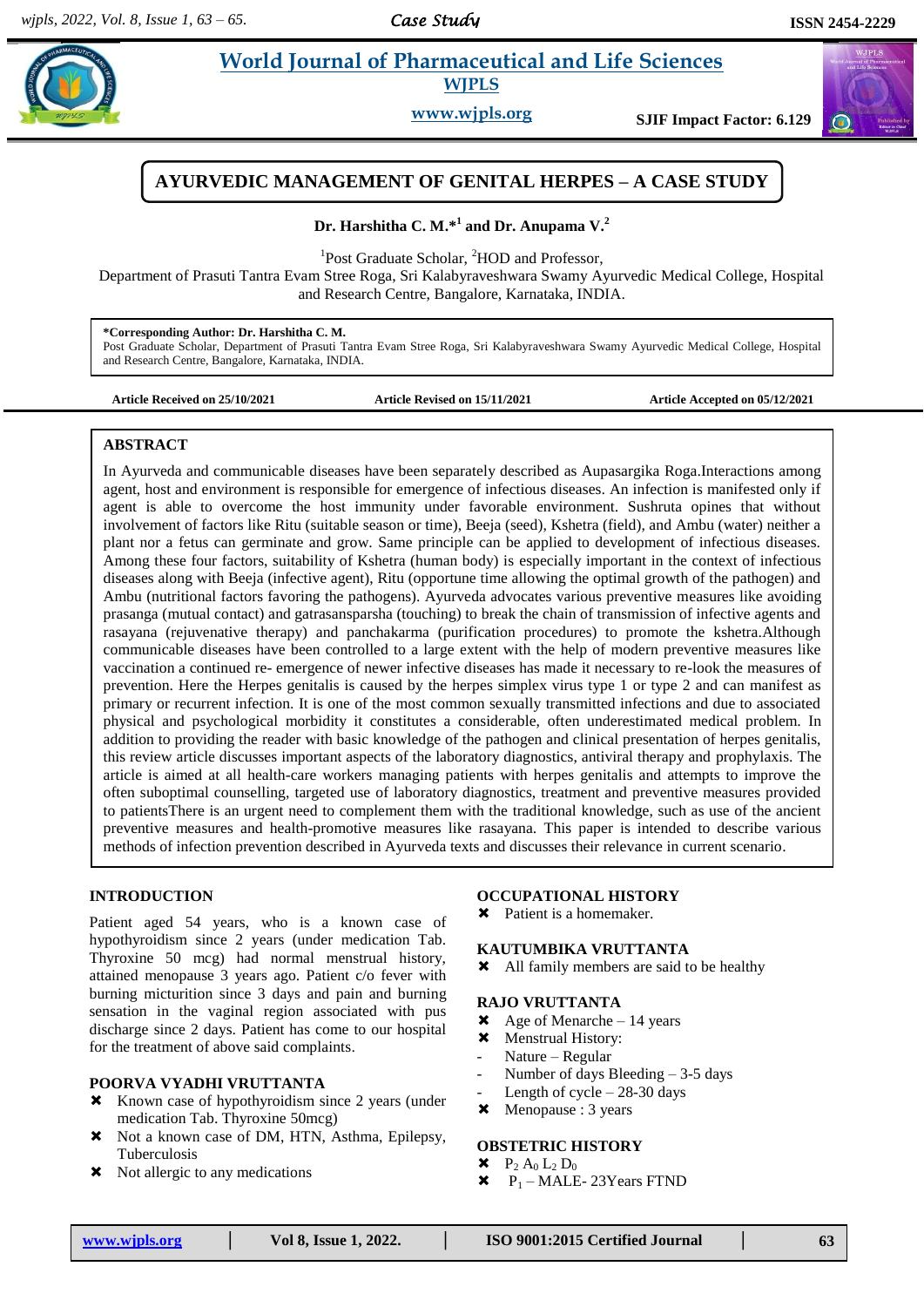$\star$   $P_2$  – FEMALE – 22 YEARS - FTND

#### **VAIVAHIKA VRUTTANTA**

Married Life – 27 years (Non-consanguineous marriage)

## **VYAVAYA VRUTTANTA**

- Coitus everyday
- **x** No Dyspareunia
- History of contraception Tubectomised 22 years ago.

### **ON EXAMINATION OF THE PATIENT GENRAL EXAMINATION**

- $\star$  Built Moderate Height 162 cm
- $\times$  Weight 57 kg
- $\times$  BMI 21.7 kg/m<sup>2</sup>
- $\star$  Pulse Rate 78 beats/minute
- $\star$  BP 120/80 mm Hg
- $\star$  Respiratory Rate 22 cycles/minute
- $\star$  Heart Rate 78/minute
- Temperature 98℉
- $\times$  Tongue coated
- Nourishment Moderate
- $\times$  Pallor Absent
- Edema Absent
- $\times$  Clubbing Absent
- $\times$  Cyanosis Absent
- $\times$  Icterus Absent
- Lymphadenopathy Absent

## **GYNAECOLOGICAL EXAMINATION PELVIC EXAMINATION**

**A. Examination of Vulva** Inspection: Pubic Hair – Normal Clitoris – Normal Labia – lesions present Discharge – Present (pus discharge) Redness – Present Swelling – Absent Lesions – Present (7-8) Shape-oval Edge-regular with depression Palpation: No palpable mass observed

## **B. Per Speculum Examination**

**Inspection of Vagina** Redness – Absent Tenderness – Absent Local lesion – Absent Discharge - absent

**Inspection of Cervix** Size – Normal External os – Nulliparous

# **C. Per Vaginal Examination Cervix** Texture – Hard (Tip of Nose)

Mobility – Mobile Movement – Not Painful Bleeds on touch – Absent Lateral Fornices – Free, Non tender Posterior Fornix – Free, Non tender Uterus (Bimanual Examination): Position – Anteverted Direction - Anteflexed Size – Normal Consistency – Firm Mobility – Mobile Tenderness – Absent

#### **INVSTIGATIONS**

 VDRL – Non-Reactive  $\star$  HIV I & II – Non reactive  $\mathsf{X}$  Urine R & M -Colour- pale yellow Protien- traces RBC- 3-4/hpf WBC- 2-3/hpf Epithelial cells- 2-3/hpf Bacteria- nil

#### **\*** TORCH TEST

- Herpes simplex virus-1 IgG- 9.47 RU/ml IgM- 1.53 RU/ml
- **\*** Herpes simplex virus- 2 IgG- 224.56 RU/ml IgM- 5.66 RU/ml

 $\text{X}$  TOXOPLASMA IgG- Non reactive IgM- Negative

 Rubella Antibody IgG- Reactive (29.72) IU/ml IgM- Nonreactive Cytomegalovirus IgG- Positive (73.0) UA/ml IgM- Negative